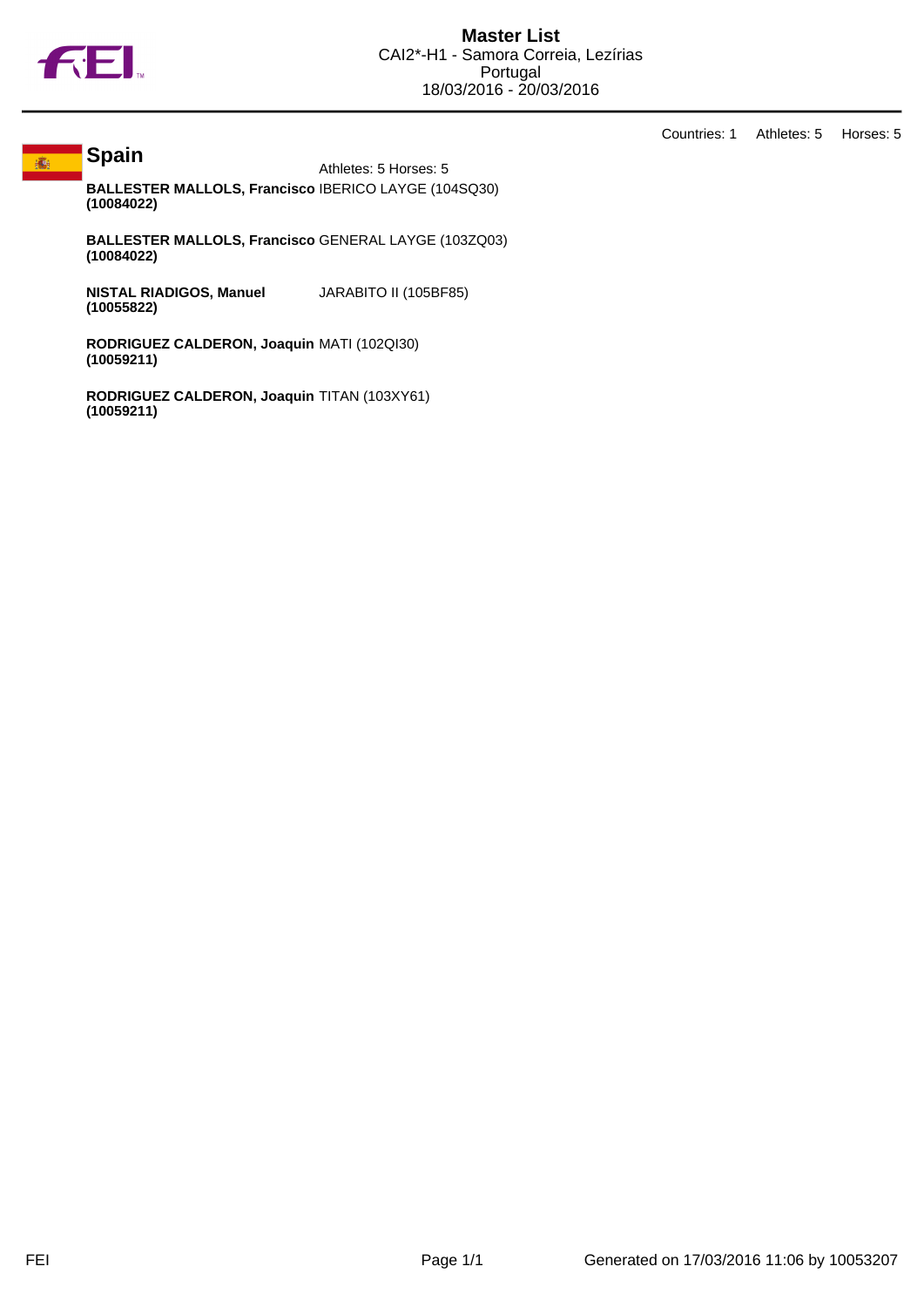

Countries: 1 Athletes: 2 Horses: 6



**GAYAN, Jose Manuel (10050868)** CAMOES FIGUEIRAS (105BD56) DOLAR (104HZ01) EIXO DAS FIGUEIRAS (104HZ02)

**GOMEZ GARCIA, Antonio (10042935)**

ATROPELLO (102OM34)

Athletes: 2 Horses: 6

FULLERO IV (104HK21) ROEDOR II (104HT97)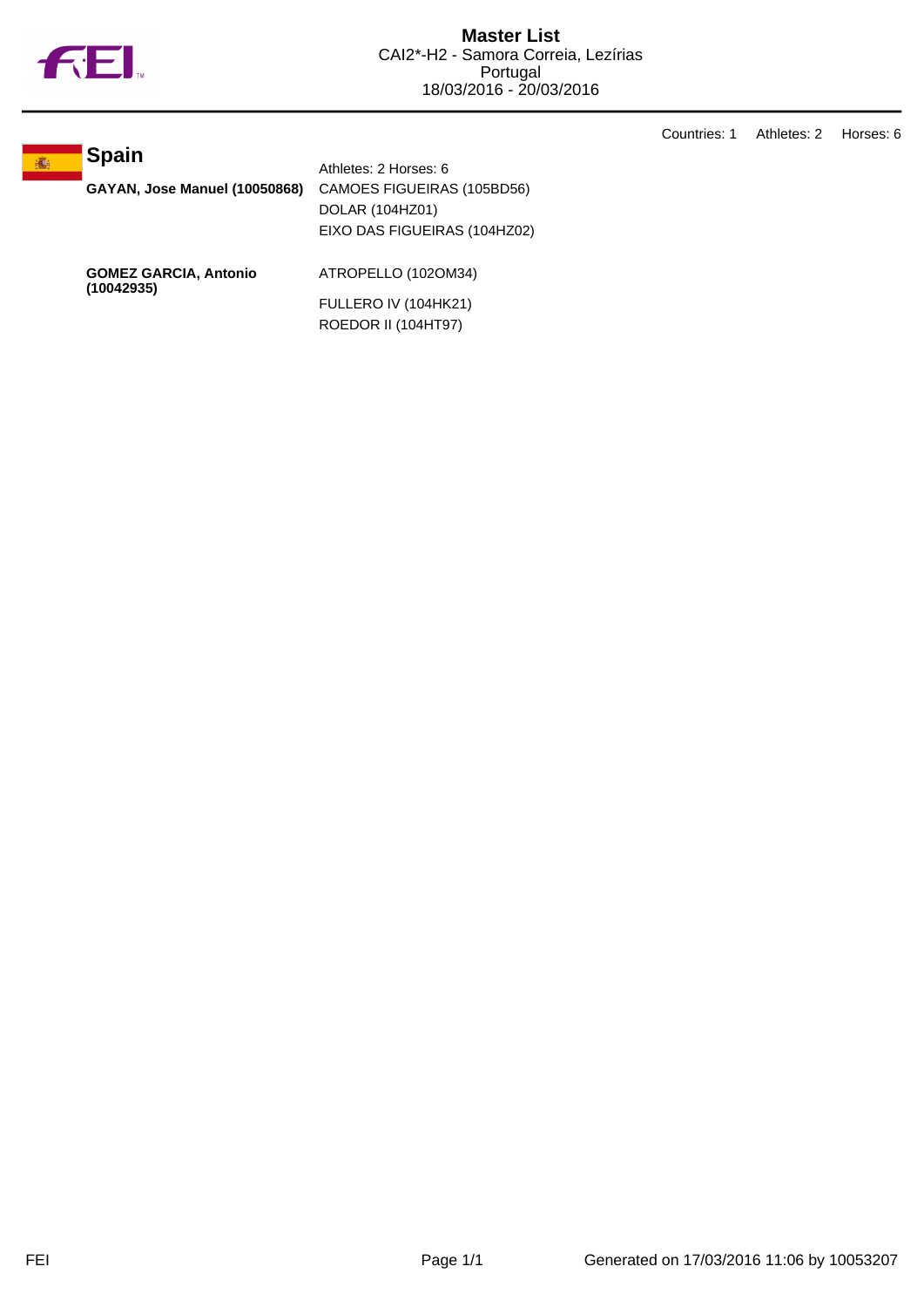

|   |                                           |                                | Countries: 2 | Athletes: 8 | Horses: 39 |
|---|-------------------------------------------|--------------------------------|--------------|-------------|------------|
| 0 | <b>Portugal</b>                           | Athletes: 3 Horses: 15         |              |             |            |
|   | CAMPILHO, Manuel (10006190)               | <b>AONITO (103NY52)</b>        |              |             |            |
|   |                                           | BUCARINE DA LAGOALVA (103CS96) |              |             |            |
|   |                                           | EVARESTE LAGOALVA (104SI16)    |              |             |            |
|   |                                           | WIMPEL DAULA (105DE87)         |              |             |            |
|   |                                           | XISTO (POR40615)               |              |             |            |
|   |                                           |                                |              |             |            |
|   | FRIAS, Hugo (10106560)                    | D'ARTAGNAN (104SQ14)           |              |             |            |
|   |                                           | D'VINCI (104SQ18)              |              |             |            |
|   |                                           | DUC LOYAL (104CX65)            |              |             |            |
|   |                                           | ECO LOYAL (104UU35)            |              |             |            |
|   |                                           | VALLIANT (104IC72)             |              |             |            |
|   | <b>GUERREIRO, Ana Cristina</b>            | ADAMASTOR PABIOLA (104HZ58)    |              |             |            |
|   | (10006186)                                | ARMANI PABIOLA (102XJ12)       |              |             |            |
|   |                                           | MILLOS (BEL10664)              |              |             |            |
|   |                                           | XIRA DOCE PABIOLA (102OC19)    |              |             |            |
|   |                                           | ZO WEG V (102OC22)             |              |             |            |
|   |                                           |                                |              |             |            |
|   | <b>Spain</b>                              |                                |              |             |            |
|   |                                           | Athletes: 5 Horses: 24         |              |             |            |
|   | <b>BARRANCO REYES, José</b><br>(10000329) | ALTANERO JEM (103XI16)         |              |             |            |
|   |                                           | EBANO RGS (104YM85)            |              |             |            |
|   |                                           | MANGO ALMONTE (ESP41205)       |              |             |            |
|   |                                           | MANGO DISTRAIDO (103EH87)      |              |             |            |
|   |                                           | MANGO TEDI JEM (ESP41233)      |              |             |            |
|   | <b>BLAZQUEZ MARIN, Antonio</b>            | BARBATE UNANDO (ESP41040)      |              |             |            |
|   | (10040624)                                | CADIZ (104HW05)                |              |             |            |
|   |                                           | PORTUGUES (103WM77)            |              |             |            |
|   |                                           | <b>PUERTO (103UR45)</b>        |              |             |            |
|   |                                           | VEJER UVESCO (ESP41041)        |              |             |            |
|   |                                           |                                |              |             |            |
|   | <b>CALVET MARTINEZ, Llibert</b>           | DADIVOSO MANGO (105CZ17)       |              |             |            |
|   | (10138054)                                | HISPANO MANGO II (105CZ34)     |              |             |            |
|   |                                           | OLIVO MANGO II (105CZ27)       |              |             |            |
|   |                                           | PAGADOR MANGO II (105CZ40)     |              |             |            |
|   | <b>CARRILLO BAEZA, Antonio</b>            | <b>HANNES (104YN33)</b>        |              |             |            |
|   | (10000327)                                | SAINT LAURENT Y (104GT56)      |              |             |            |
|   |                                           | VELDHEER (ITA41666)            |              |             |            |
|   |                                           | WALLANDER (102OA21)            |              |             |            |
|   |                                           |                                |              |             |            |